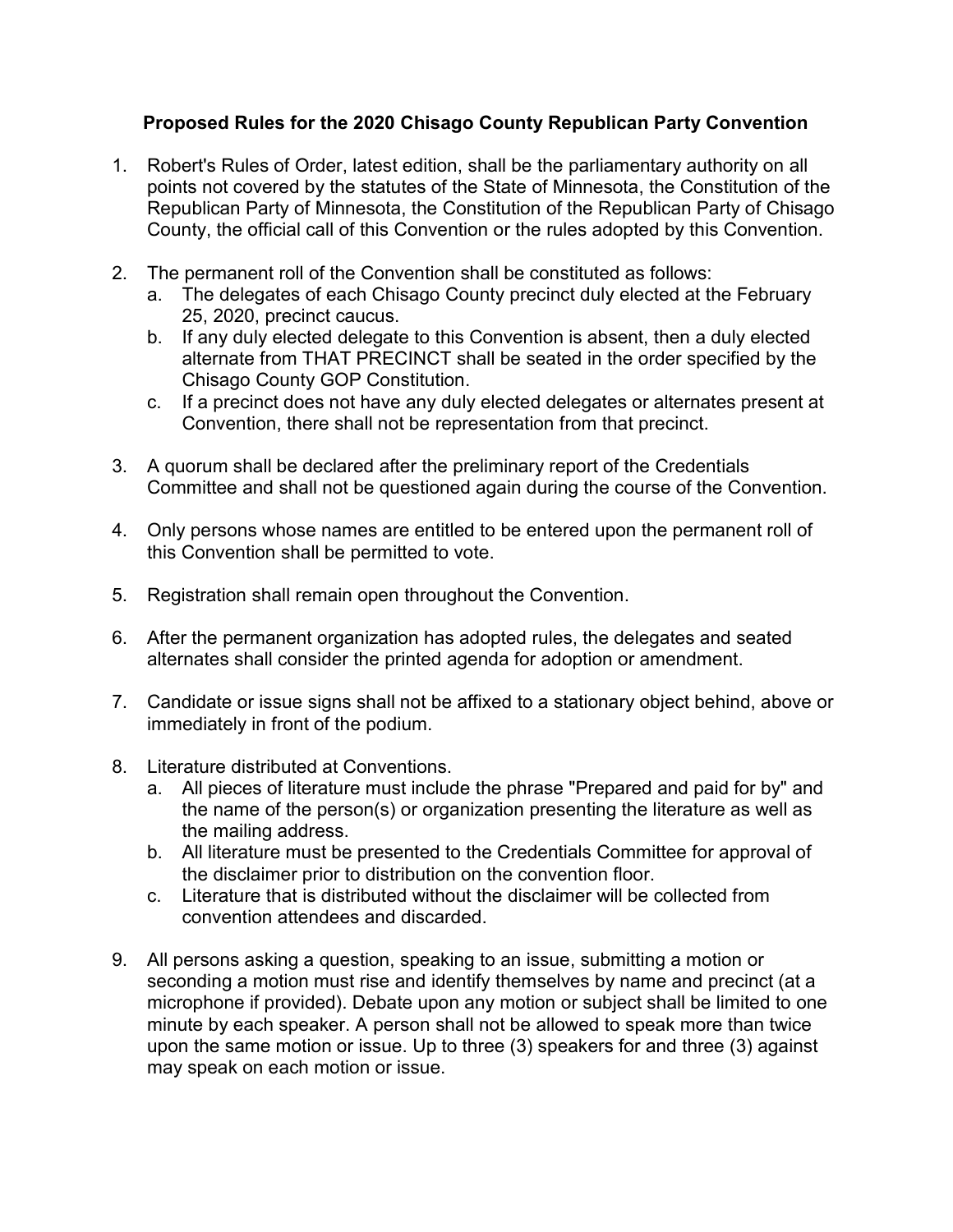- 10. The vote on all questions shall be by voice, subject to the following contingencies:
	- a. A standing vote may be requested by any delegate or at the discretion of the Chair.
	- b. A roll-call vote by precinct shall be taken if requested by fifty percent (50%) of the number of precincts present.
	- c. A secret ballot may be moved by any delegate, seconded and voted up or down.
- 11. If there is a dispute about the vote of any precinct, the Chair shall appoint a Judge and two (2) Tellers to canvass the vote of that precinct and the Judge shall report the same to the Chair.
- 12. No one shall be compelled to vote on any question or motion under unit rule.
- 13. A motion to adjourn shall not be in order until all offices or positions for which there is a candidate have been subject to an election.
- 14. All motions, except such as relate directly to the order of business, shall be in writing and referred to the proper committee, without debate, and reported on by it before the same shall be considered on the floor.
- 15. Voting for delegates and alternates shall be done by secret ballot.
	- a. As the first choice, the secret ballot shall be cast electronically. If electronic voting is not available, paper ballots shall be prepared with candidate names in alphabetical order.
	- b. A list of candidates shall be printed for each voter to use as a crib sheet while listening to candidate speeches.
	- c. The voter shall then transcribe these choices to an electronic ballot or paper ballot.
	- d. If a voter inadvertently hits the "Cast Ballot" button, a request can be made to the Head Teller to recast the electronic vote.
	- e. Blank ballots, abstentions, unreadable ballots, ballots cast for an ineligible person or fictional person, and ballots with too many votes shall be regarded as spoiled and not counted.
- 16. Election of delegates to the Eighth Congressional District, State, and Tenth Judicial Conventions.
	- a. The Applicant Filing Committee shall place on the ballot the names of those who have declared their candidacy for delegate by the filing deadline required by the Constitution and stated in the Convention Call.
	- b. Voting for delegates shall proceed as soon as ballots have been prepared and the candidates have each been recognized and each allowed up to thirty (30) seconds to address the Convention. Voting shall have priority over all other business or speakers.
	- c. Each ballot may contain up to twenty-nine (29) votes for delegates.